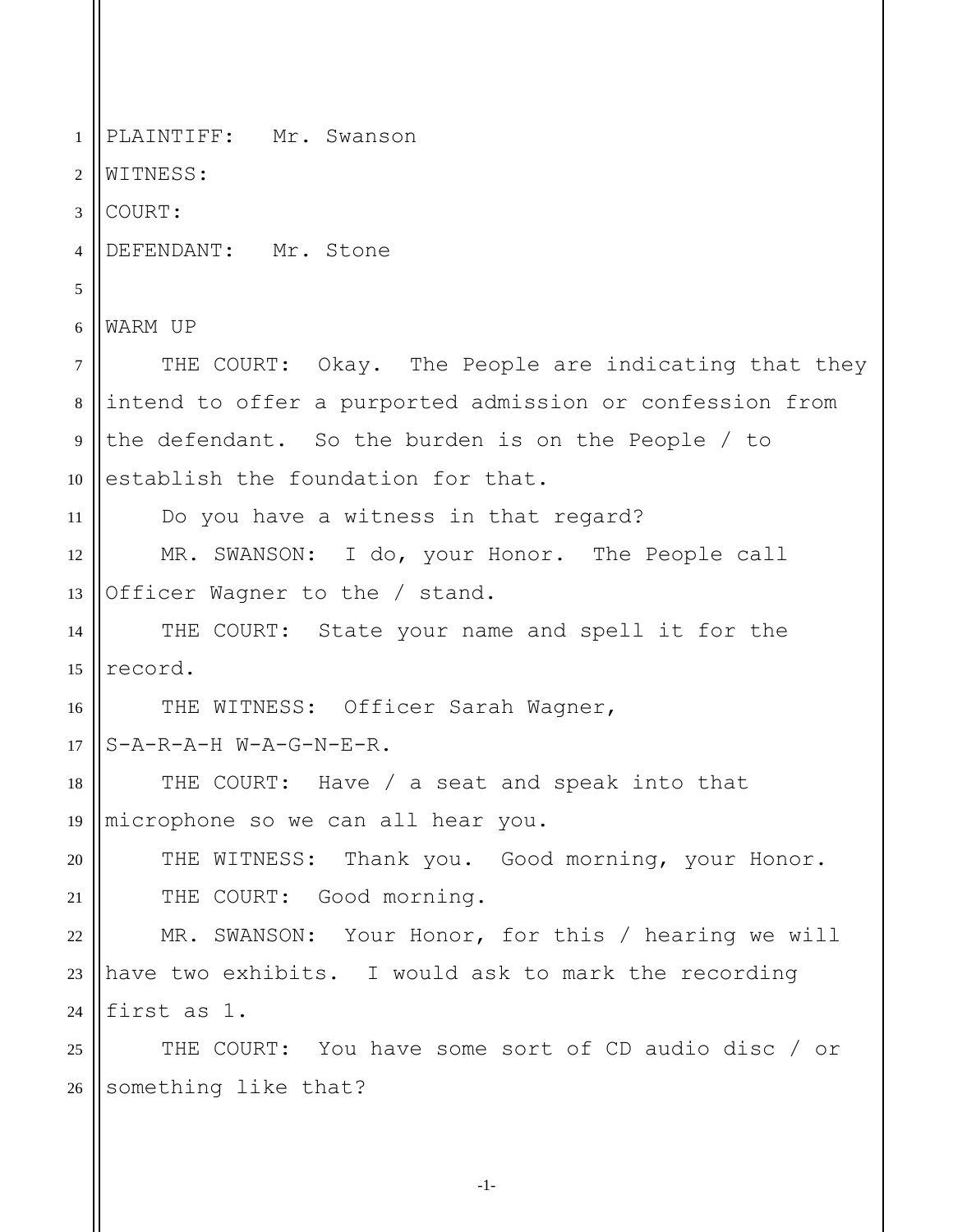| 1              | MR. SWANSON: Yes, sir.                                     |
|----------------|------------------------------------------------------------|
| $\overline{2}$ | THE COURT: The CD will be marked as 1.                     |
| 3              | MR. STONE: Do you have a transcript of the recording?      |
| 4              | MR. SWANSON: I will mark / that next in order.             |
| 5              | THE COURT: All right. Those are both marked as             |
| 6              | exhibits.                                                  |
| $\tau$         | MR. SWANSON: Thank you.                                    |
| 8              | THE COURT: Let's proceed.                                  |
| 9              | DIRECT EXAMINATION                                         |
| 10             | BY MR. SWANSON: Officer Wagner, tell me your<br>$Q$ .      |
| 11             | current occupation and assignment, / please.               |
| 12             | I am a police officer for the Garden Grove Police<br>A.    |
| 13             | Department.                                                |
| 14             | And how long have you been a police officer?<br>Q.         |
| 15             | A. Since 1993.                                             |
| 16             | Q. Were $*/$ you working at noon on October 21 of          |
| 17             | 2015?                                                      |
| 18             | Α.<br>I was.                                               |
| 19             | On that date at 11:00 a.m., were you dispatched<br>$Q$ .   |
| 20             | to the / area of Main Street and Acacia in the City of     |
| 21             | Garden Grove, County of Orange?                            |
| 22             | Yes, I was.<br>Α.                                          |
| 23             | Now, when you were dispatched to that / area, did<br>$Q$ . |
| 24             | you make contact with a person who had reported an assault |
| 25             | with a large knife?                                        |
| 26             | Yes.<br>Α.                                                 |
|                |                                                            |
|                |                                                            |

-2-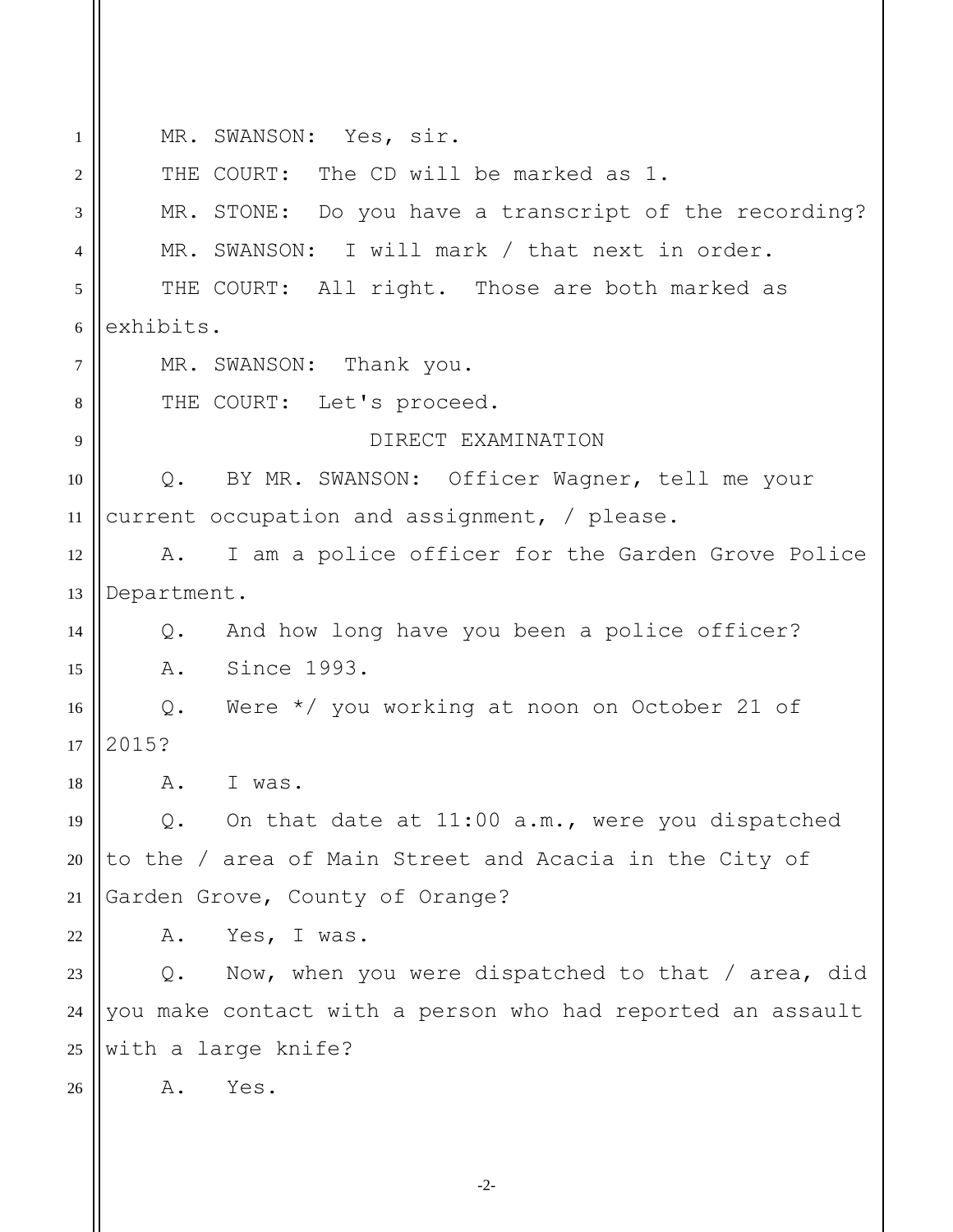1 2 3 4 5 6 7 8 9 10 11 12 13 14 15 16 17 18 19 20 21 22 23 24 25 26 Q. As part of the investigation, did you / become aware that your partner, Officer Mason, may have made contact with the potential suspect? A. Yes. Q. Did you drive to Officer Mason's location to make / contact with that potential suspect yourself? A. I did not make contact with the suspect myself. Q. At any point during that day did you make contact / with a potential suspect? A. Yes. Q. Do you now see that person here in the courtroom today? A. Yes, I do. Q. Can you tell me where he / is seated and what he is wearing? A. He is seated at the wooden table, wearing a light blue shirt. MR. SWANSON: Your Honor, that's the defendant, please. / THE COURT: She is talking about the defendant. MR. SWANSON: Thank you. THE COURT: Next question. Q. BY MR. SWANSON: At any time did you have an opportunity to interview Mr. Crawford regarding the circumstances \*/ of that day's events? A. I did.

-3-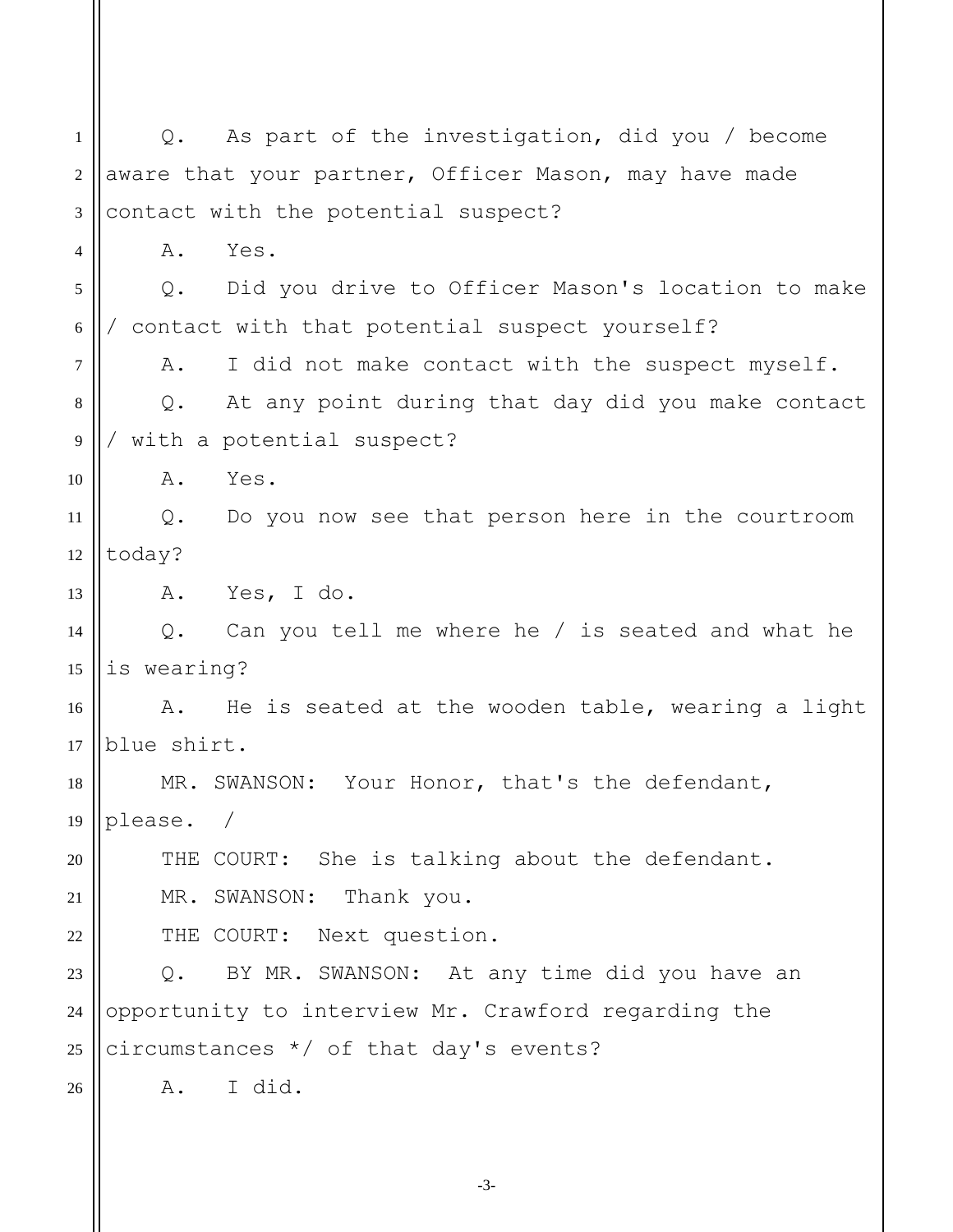| 1  | Where did that interview take place?<br>Q.                  |
|----|-------------------------------------------------------------|
| 2  | At the jail.<br>Α.                                          |
| 3  | Was Mr. Crawford in custody at the time that you<br>Q.      |
| 4  | interviewed him?                                            |
| 5  | Yes, he was.<br>Α.                                          |
| 6  | Did you advise him of his Miranda rights?<br>Q.             |
| 7  | Absolutely.<br>Α.                                           |
| 8  | Q. Did you record your interview with him?                  |
| 9  | I did.<br>Α.                                                |
| 10 | MR. SWANSON: Your Honor, / at this time I would ask         |
| 11 | to play the recording for the court.                        |
| 12 | THE COURT: Okay. That's agreeable with you,                 |
| 13 | Mr. Stone?                                                  |
| 14 | MR. STONE: It is.                                           |
| 15 | THE COURT: And you both / stipulate that my reporter        |
| 16 | need not try to transcribe what we are about to hear.<br>In |
| 17 | lieu of that, we have this other exhibit already / marked;  |
| 18 | is that correct?                                            |
| 19 | MR. STONE: Yes. So stipulate.                               |
| 20 | THE COURT: Is that agreeable with you?                      |
| 21 | MR. SWANSON:<br>It is.                                      |
| 22 | THE COURT: All right. We are back on the record.<br>We      |
| 23 | have now / listened to the exhibit in its entirety, pages   |
| 24 | 1 through 9.                                                |
| 25 | Next question, please.                                      |
| 26 | MR. SWANSON: All right. Thank you, your Honor.              |
|    |                                                             |

-4-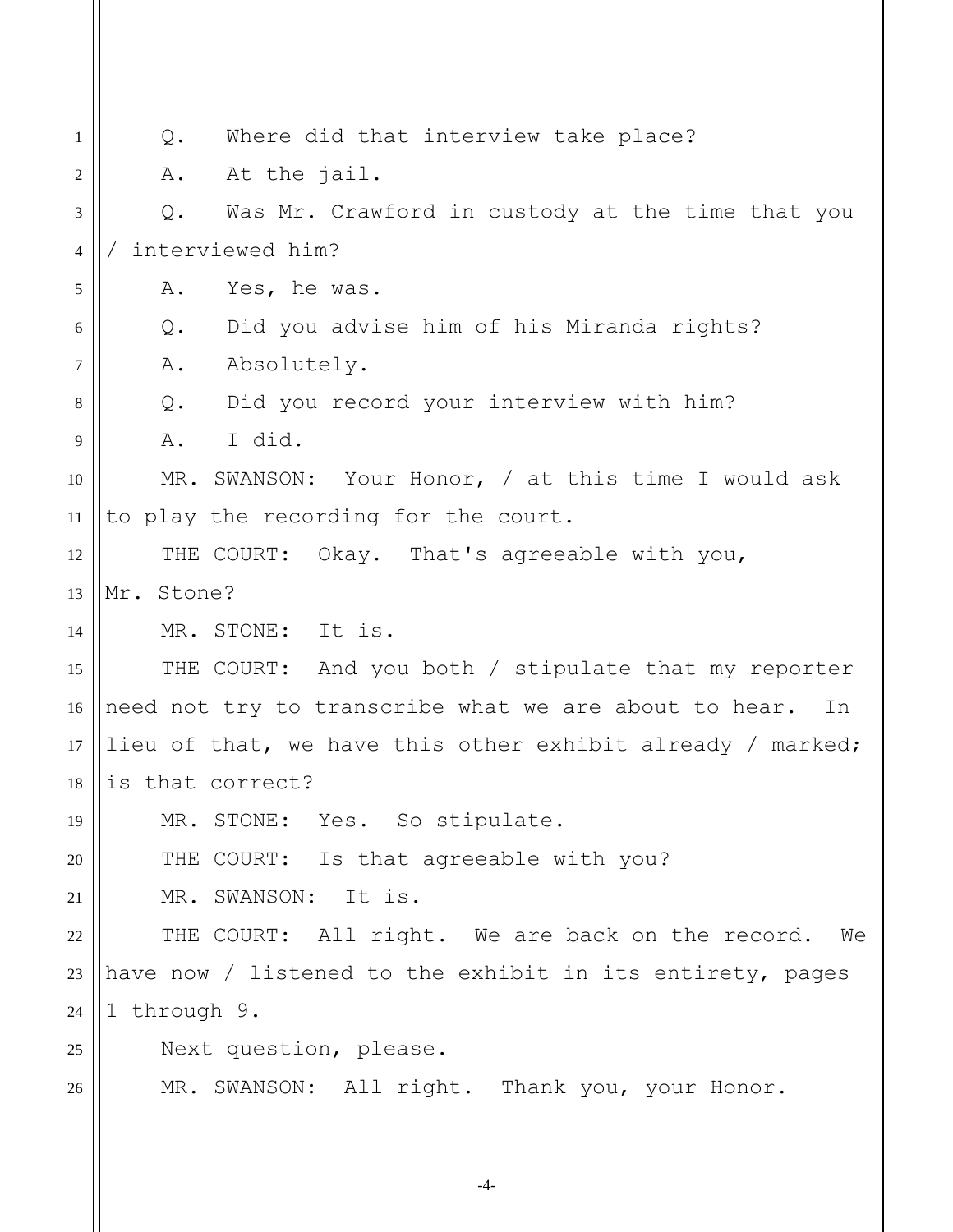| $\mathbf{1}$     |    | Q. BY MR. SWANSON: Now, at the end of / the          |
|------------------|----|------------------------------------------------------|
| $\boldsymbol{2}$ |    | recording we hear you telling the defendant that the |
| $\mathfrak{Z}$   |    | interview is over, correct?                          |
| $\overline{4}$   | Α. | Yes.                                                 |
| $\sqrt{5}$       |    | Q. But the defendant is speaking when the sound cuts |
| $\sqrt{6}$       |    | out; / is that right?                                |
| $\boldsymbol{7}$ | Α. | Yes.                                                 |
| $\,8\,$          |    | Q. Do you remember this interview?                   |
| 9                |    | A. Yes.                                              |
| 10               |    | Q. Did the defendant say anything relevant after the |
| 11               |    | tape was cut off?                                    |
| 12               |    | A. No, he didn't. $*/$                               |
| 13               |    | **END OF WARM UP**                                   |
| 14               |    |                                                      |
| 15               |    |                                                      |
| 16               |    |                                                      |
| 17               |    |                                                      |
| 18               |    |                                                      |
| 19               |    |                                                      |
| 20               |    |                                                      |
| 21               |    |                                                      |
| 22               |    |                                                      |
| 23               |    |                                                      |
| 24               |    |                                                      |
| 25               |    |                                                      |
| 26               |    |                                                      |
|                  |    |                                                      |
|                  |    |                                                      |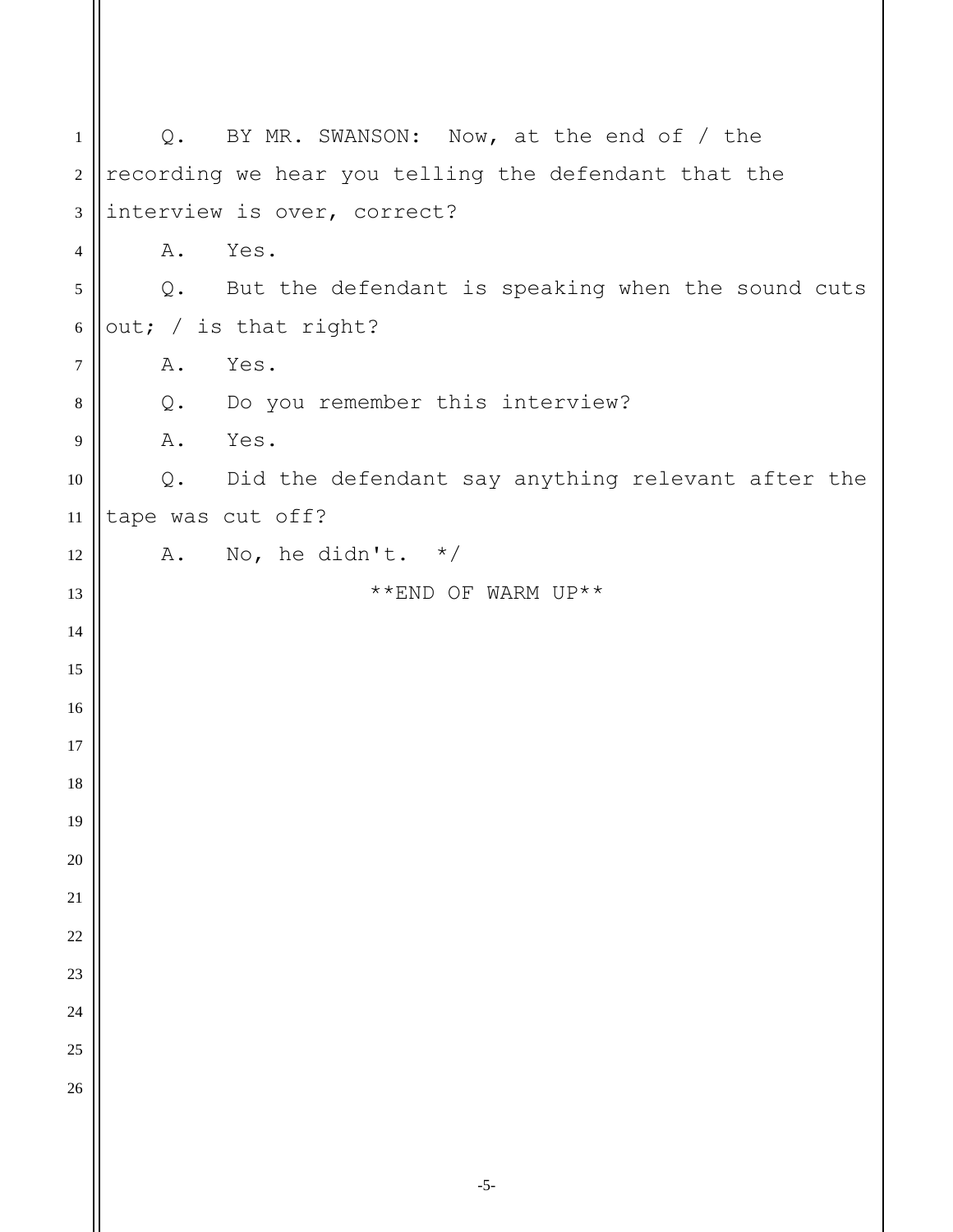1 EXAM

2 3 4 5 6 7 8 9 10 11 12 13 14 15 16 17 18 19 20 21 22 23 24 25 26 Q. BY MR. SWANSON: Officer Wagner, let me ask you a simple question. If the defendant had said something relevant after the sound had turned off, would you have / noted that in your report? A. Yes, I would have. Q. Okay. Do you recall what exactly it is that he was saying? A. I don't recall. MR. SWANSON: No / further questions. THE COURT: Mr. Stone. MR. STONE: Thank you, your Honor. CROSS-EXAMINATION Q. BY MR. STONE: Officer Wagner, good morning. A. Good morning. Q. So you were called out to Acacia and Main in Garden / Grove at 11:00 a.m. on October 21, 2015; is that right? A. Yes, sir. Q. At the time that you made contact with Mr. / Crawford at the Garden Grove Police Department, do you recall what time of day that was? A. I do not recall the time. Q. How much time / had passed from your first contact with people at the intersection of Main and Acacia at 11:00 o'clock or 12:00 o'clock to when you spoke / with

-6-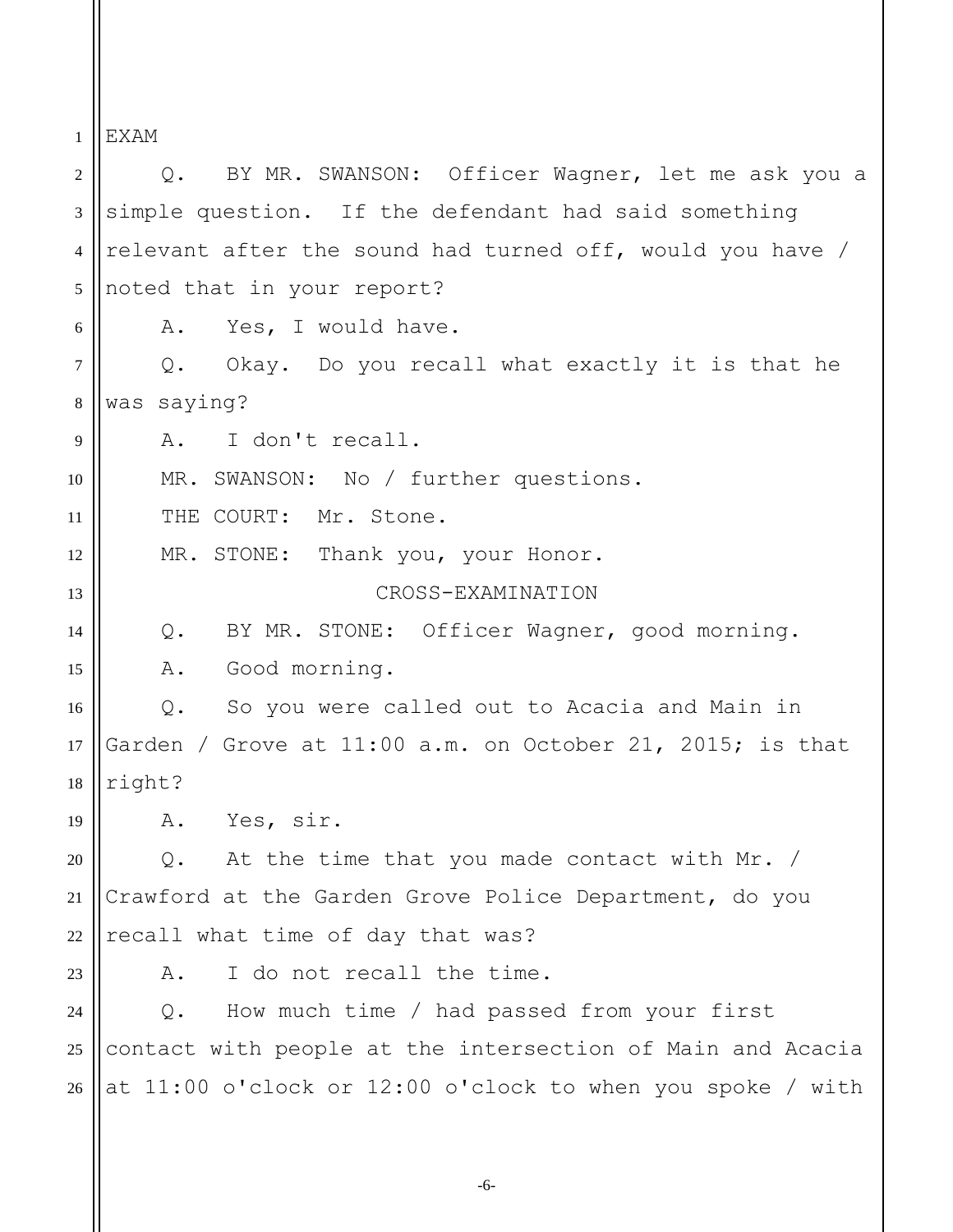1 Mr. Crawford?

2

5

18

26

A. About one hour.

3 4 Q. So that would put the time frame somewhere in the late afternoon on October 21; is that right?

A. Yes. /

6 7 8 Q. Do you recall how much time you had actually spent with the defendant prior to heading back to the Garden Grove Police Department?

9 10 11 A. I had  $*/$  spent the entire time with him from when I first contacted Mr. Crawford until it was determined to drive him back to the department.

12 Q. Okay. /

13 14 A. I hadn't done anything other than that in between.

15 16 17 Q. So when you gave your estimate of an hour, that was including the time you were / on scene; is that correct?

A. Yes.

19 20 Q. When you were at the scene you made contact with several witnesses; is that right?

21 A. Yes.

22 23 24 Q. In the course / of your investigation, did you take some notes as far as your contacts with those individuals?

25 A. Yes.

MR. SWANSON: Objection. Relevance.

-7-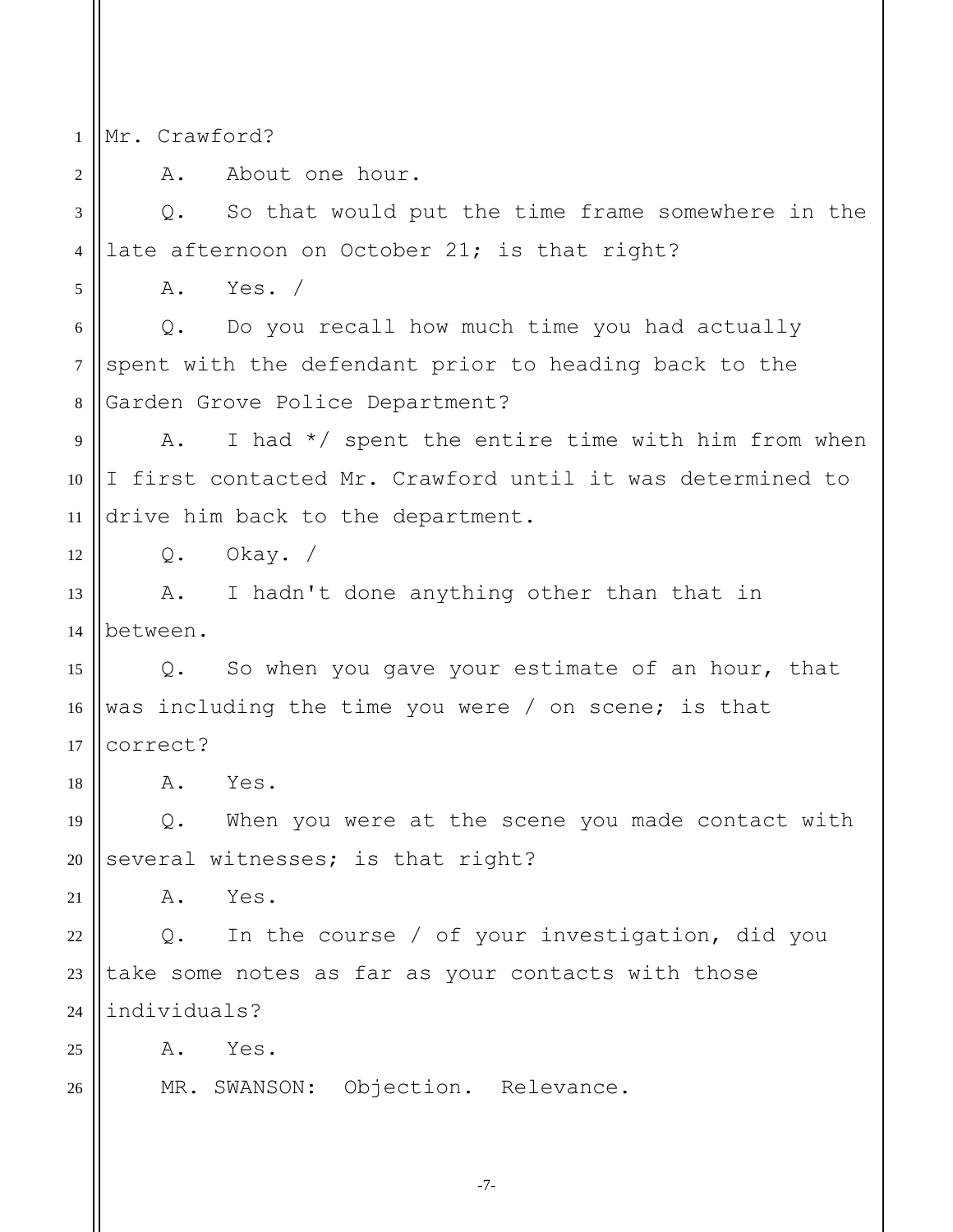THE COURT: Why do I care about that / in the context of this motion, Mr. Stone? MR. STONE: I am going to the practices of this officer in terms of how she keeps her notes / prior to writing a report. THE COURT: The statement at issue was recorded and we just heard that. Why would notes in other cases be relevant here? / MR. STONE: Well, I will be asking questions about this officer's practices in working cases when she has recorded the interviews. THE COURT: Well, I am going to sustain / the objection at this point. Now, if it becomes relevant, then you can ask it once again. MR. STONE: That's fine. Thank you. THE COURT: All right. Next question. \*/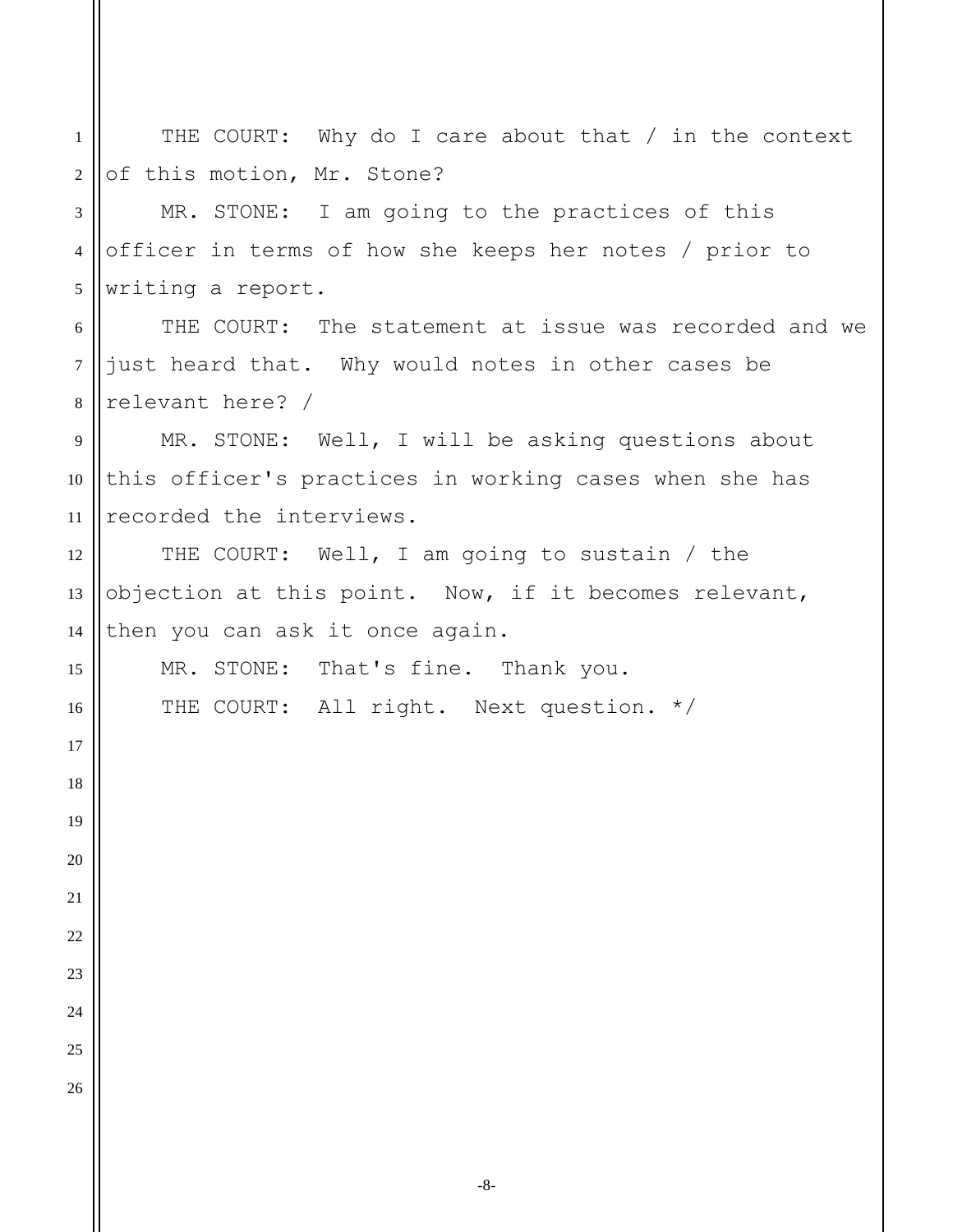1 2 3 4 5 6 7 8 9 10 11 12 13 14 15 16 17 18 19 20 21 22 23  $24$ 25 26 START TYPING Q. MR. STONE: Does the interview room have the capacity to conduct video recordings as well? A. It does. Q. To your knowledge, when you spoke with Mr. Crawford on / that date, was that recorded on the video system? A. Yes. Q. And does that function independently from the audio? A. I do not know. Q. Okay. And at / the jail is there a designation as far as the two rooms which are used for interviews? A. I don't really know what you mean. Q. Are / the rooms numbered? A. I don't believe so. Q. In the interview room that Mr. Crawford was in when you made contact with him, when you began / your discussion with him, were you then responsible for starting the recording device so as to capture the audio and the video of his interview? / MR. SWANSON: Objection. Compound. THE COURT: No. Overruled. You can answer that if you understand it. THE WITNESS: Yes, sir. MR. SWANSON: May I be heard, your Honor?

-9-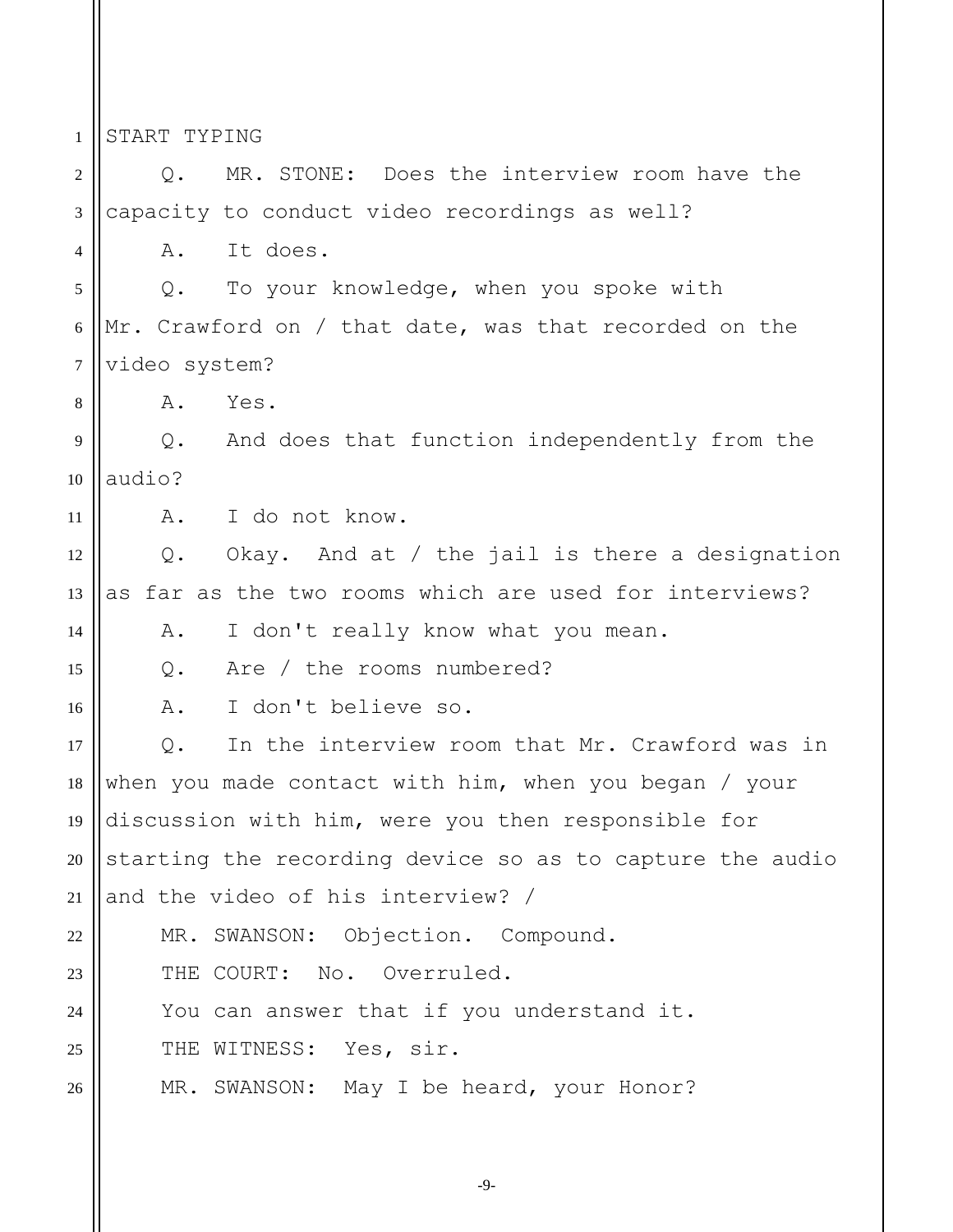THE COURT: Yes, you may.

1

2 3 4 5 6 7 8 9 10 11 12 13 14 15 16 17 18 19 20 21 22 23  $24$ 25 26 MR. SWANSON: If we / can, I just wanted to clarify whether the two systems use separate recording devices. THE COURT: I think Mr. Stone asked that and the witness said that she / wasn't sure. MR. SWANSON: Okay. I didn't hear that. Thank you. MR. STONE: If I can just have a moment to try to collect my train of thought. THE COURT: That's \*/ fine. Take a minute. MR. SWANSON: I'm sorry. THE COURT: That's fine. Q. BY MR. STONE: Now, when you had your first interview with Mr. Crawford, you started your recorder so as to / capture the statements and comments that you had with Mr. Crawford in the jail; is that right? A. Yes. Q. So you physically activated your own recording / device when you spoke with him? A. I did. Q. And then at the termination of your interview with him, you actually turned off the recording device / in order to cease the recording of the interview; is that right? A. Yes. Q. Were there some other people present in the room at the Garden / Grove Police Department when you spoke

-10-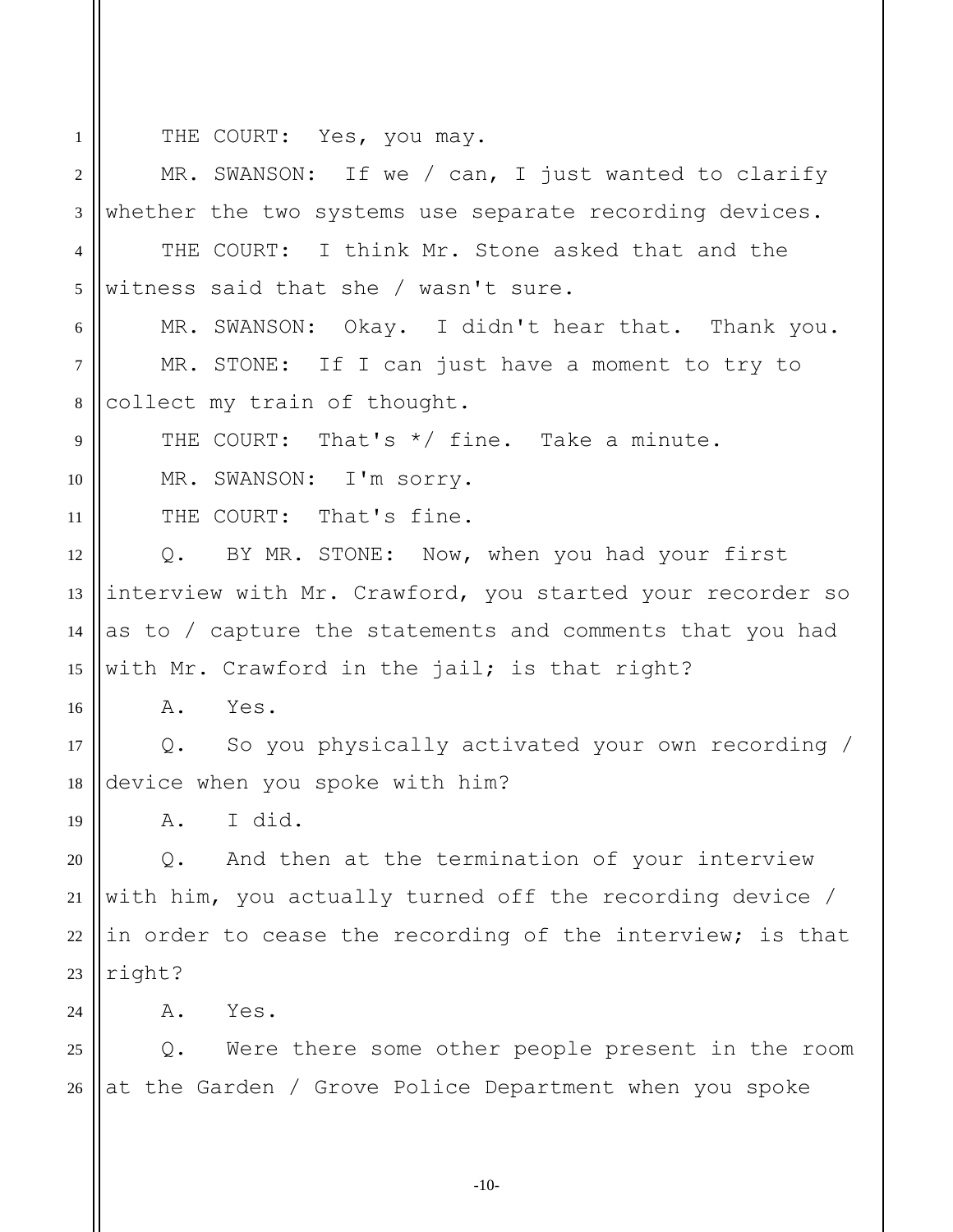1 2 3 4 5 6 7 8 9 10 11 12 13 14 15 16 17 18 19 20 21 22 23  $24$ 25 26 with Mr. Crawford on that day? A. No. Q. It was just you and him? A. That's right. Q. Are you aware of / any other people who may have had the chance to view or listen in on the interview between you and Mr. Crawford on that day? / A. Not to my knowledge. MR. SWANSON: Objection. Speculation. Move to strike the answer. THE COURT: Overruled. Next question. Q. BY MR. STONE: During the course of your interview with Mr. Crawford, did you / engage in any notetaking that you used to generate your report? A. Yes, I did. Q. And was that in a personal notebook? Was it on scratch \*/ paper? A. It was in a notebook. Q. Do you still maintain those notebooks today? A. I do not. Q. What happened to those notebooks? A. I don't retain my / notebooks. Q. And when do you discard those notebooks? A. Whenever my notebook fills up, I get a new one. Q. So during the course of your contact / with Mr. Crawford in the interview room, you are taking notes

-11-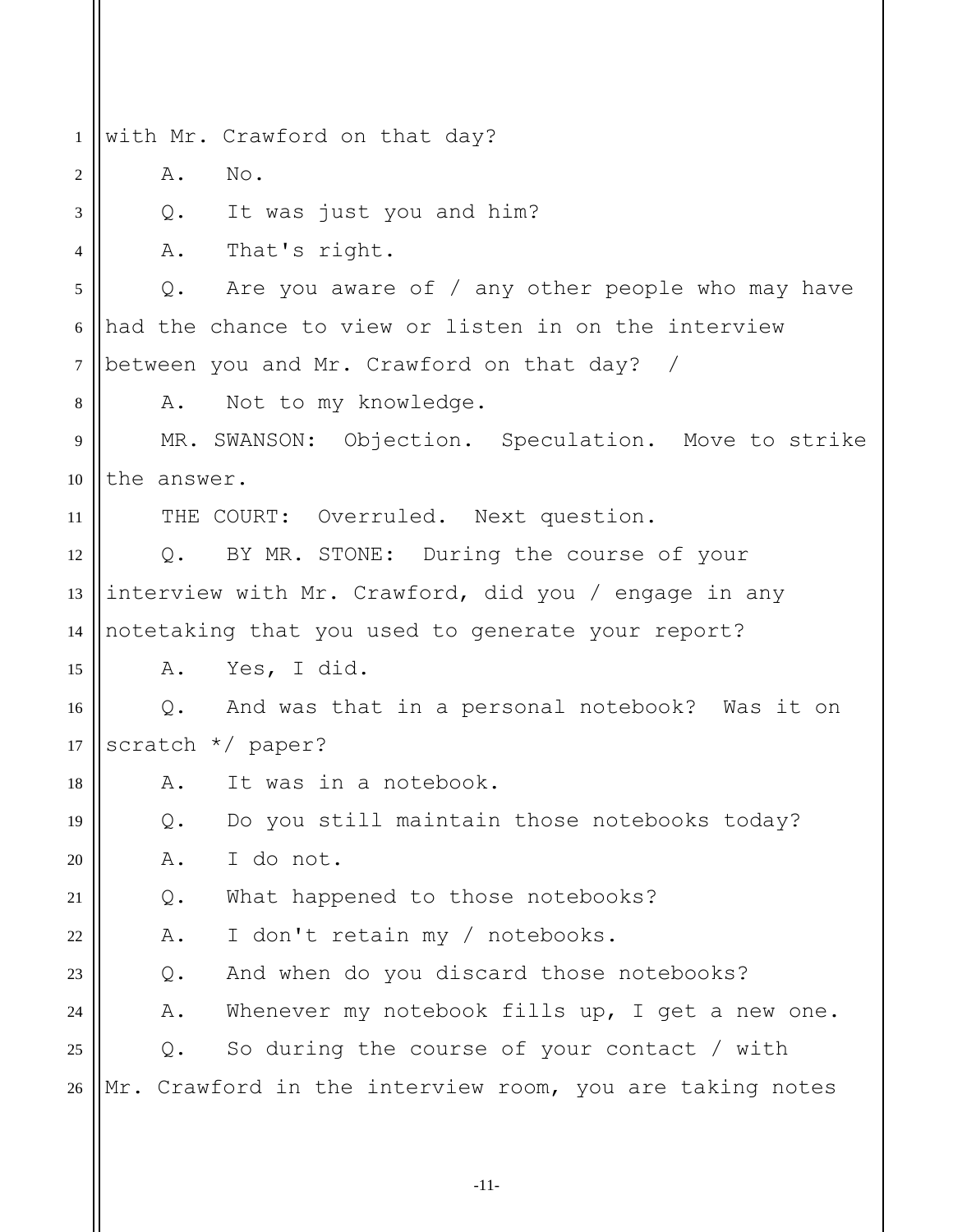1 2 3 4 5 6 7 8 9 10 11 12 13 14 15 16 17 18 19 20 21 22 23 24 25 26 as he was speaking; is that correct? A. Correct. Q. And then you prepare a report / from those notes? A. Correct. Q. When we heard the recording stop, was that the end of the interview? A. Yes. Q. In your mind, you made the determination / that the interview was over; is that correct? A. Yes. Q. And Mr. Crawford kept talking to you; is that right? A. I don't recall anything specific he / was saying to me. Just normal conversation. Q. And you made the decision that the statement that he was making to you when you turned off / the recording device was irrelevant to the conversation that you had with him; is that right? A. At the time when he was making the statement, / I was already standing up and stopping the recorder so that I could place him back into his cell. Q. But, in your mind, you had  $*/$  determined that the interview was over. You felt you did not need to take any more statements from him, correct? A. That's right. Q. So you made / the decision it was not relevant to

-12-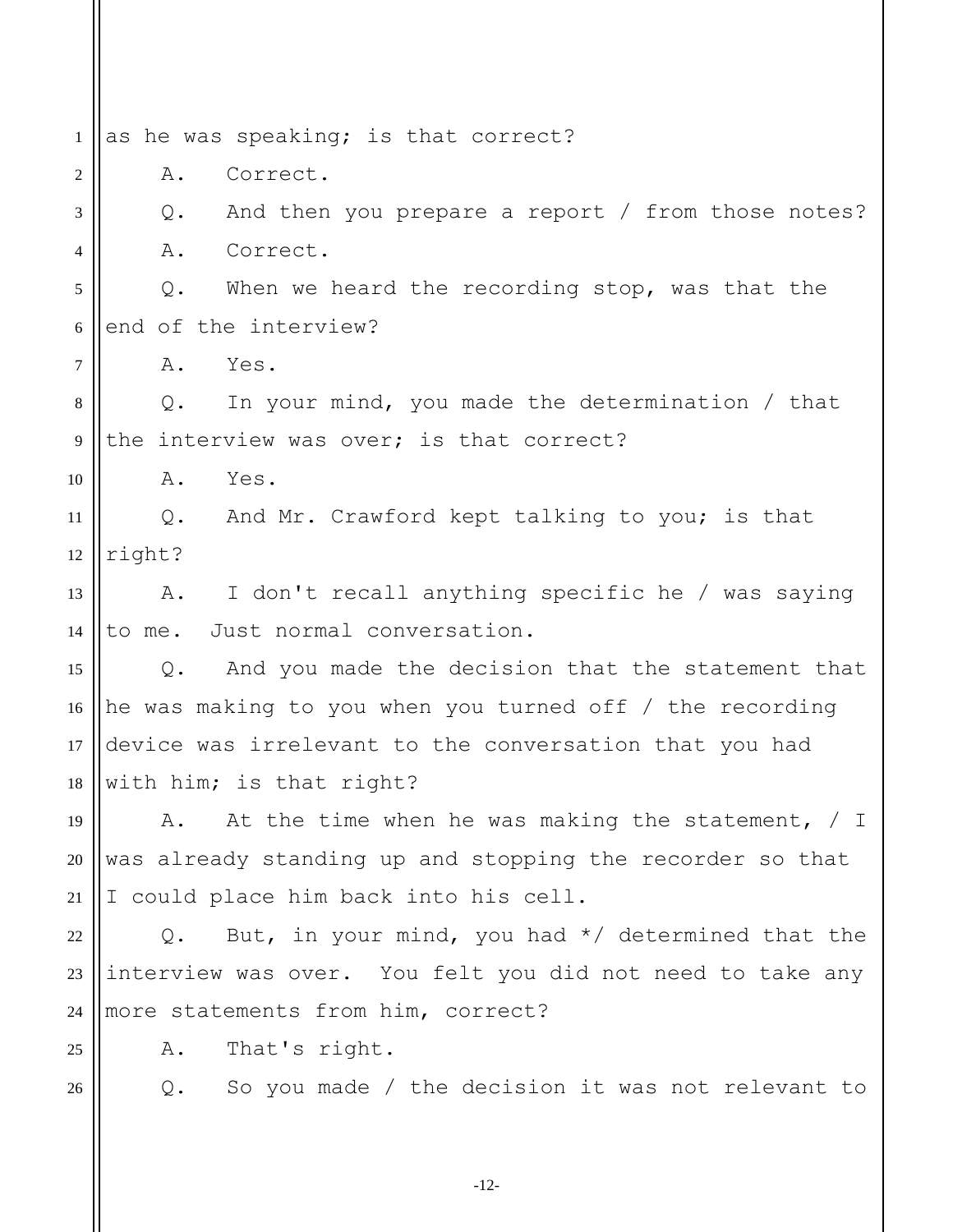1 your case; is that right?

A. Yes.

2

6

9

12

16

17

22

26

3 4 5 Q. Do you have any specific notes reflecting exactly what the content of / the statement was that Mr. Crawford made to you?

A. I do not.

7 8 Q. Your testimony is that the defendant's last comment to you at that time / wasn't relevant?

A. That is correct.

10 11 Q. But you have no recollection as to what the content of the statement was; is that correct?

A. That is correct. /

13 14 15 Q. At the time that you are escorting him back to his holding cell, do you then have the ability to have your recording device on / at that point?

A. I have the ability to do so, but I did not do so. MR. STONE: No further questions. Thank you.

18 19 THE COURT: I have a few / questions. I want to make sure I understand about the jail procedures.

20 21 You said that there is video that is always recording at the jail? /

THE WITNESS: Yes, your Honor.

23 24 25 THE COURT: And is that as a result of some sort of security measure to record everything for liability purposes?

THE WITNESS: Yes, it is.

-13-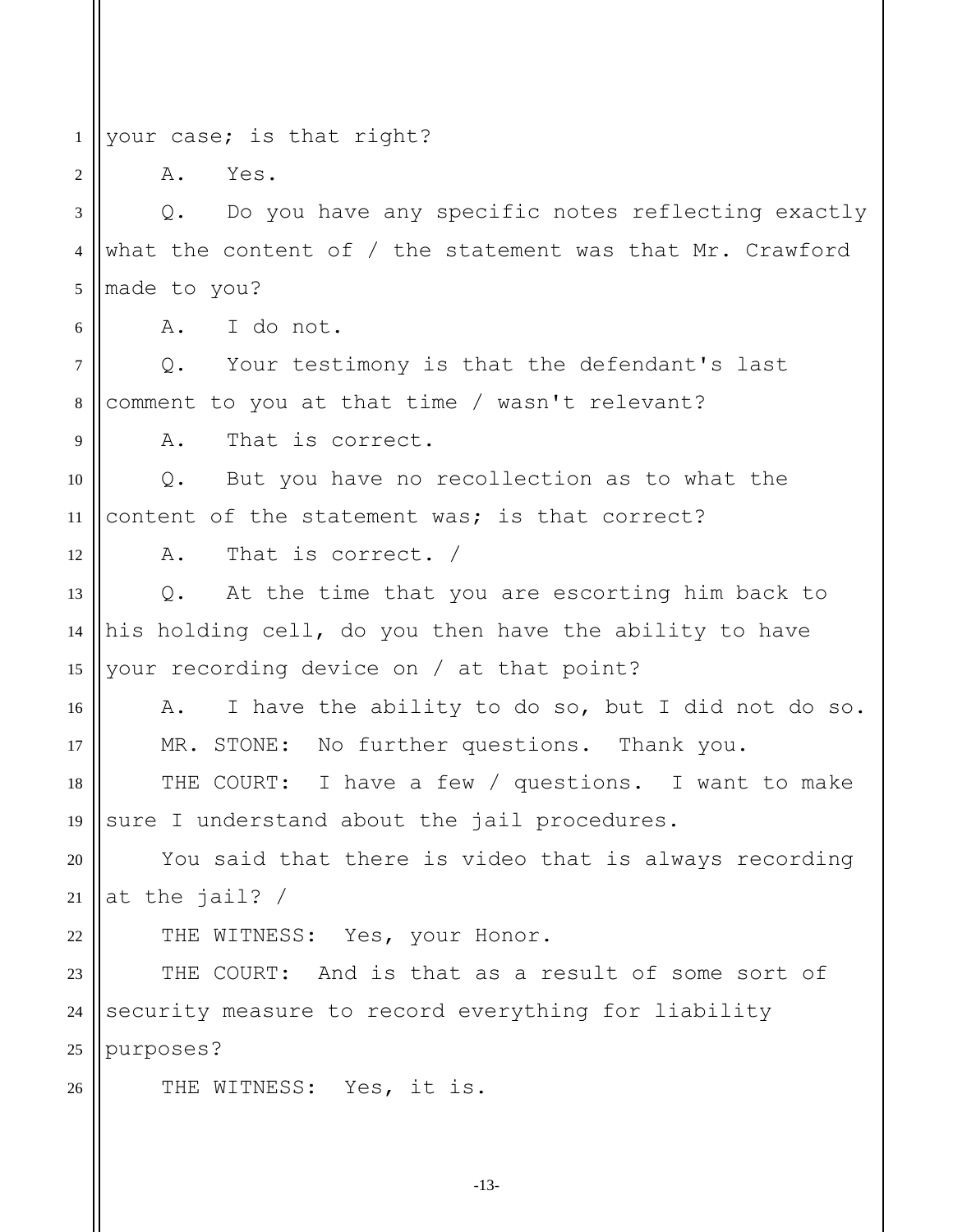| 1  | THE COURT: Okay. */ Does that include both of the                 |
|----|-------------------------------------------------------------------|
| 2  | interview rooms, as far as you know?                              |
| 3  | THE WITNESS: Yes.                                                 |
| 4  | THE COURT: So when there is nobody sitting in there,              |
| 5  | the video is $/$ just operating and recording an empty room?      |
| 6  | THE WITNESS: Yes.                                                 |
| 7  | THE COURT: All right. Mr. Swanson, do you have some               |
| 8  | redirect?                                                         |
| 9  | MR. SWANSON: Yes, please.                                         |
| 10 | THE COURT: All right. You may proceed.                            |
| 11 | REDIRECT EXAMINATION                                              |
| 12 | Q. BY MR. SWANSON: Have / you ever had a case you                 |
| 13 | were working on and had an occasion to review the                 |
| 14 | recording that's the product of this system?                      |
| 15 | A. The actual / recording, no. But I have seen the                |
| 16 | live feed.                                                        |
| 17 | Q. So there are monitors somewhere in the jail where              |
|    | 18    people can watch what's going on?                           |
| 19 | A. Yes. /                                                         |
| 20 | Q. Do you know if someone was watching on the                     |
| 21 | monitor as you interviewed Mr. Crawford?                          |
| 22 | MR. STONE: I object.                                              |
| 23 | THE COURT: Sustained.                                             |
| 24 | Next question, please.                                            |
| 25 | BY MR. SWANSON: Was there a detective / assigned<br>$Q_{\bullet}$ |
| 26 | to the case at this point when you were interviewing him?         |
|    |                                                                   |

-14-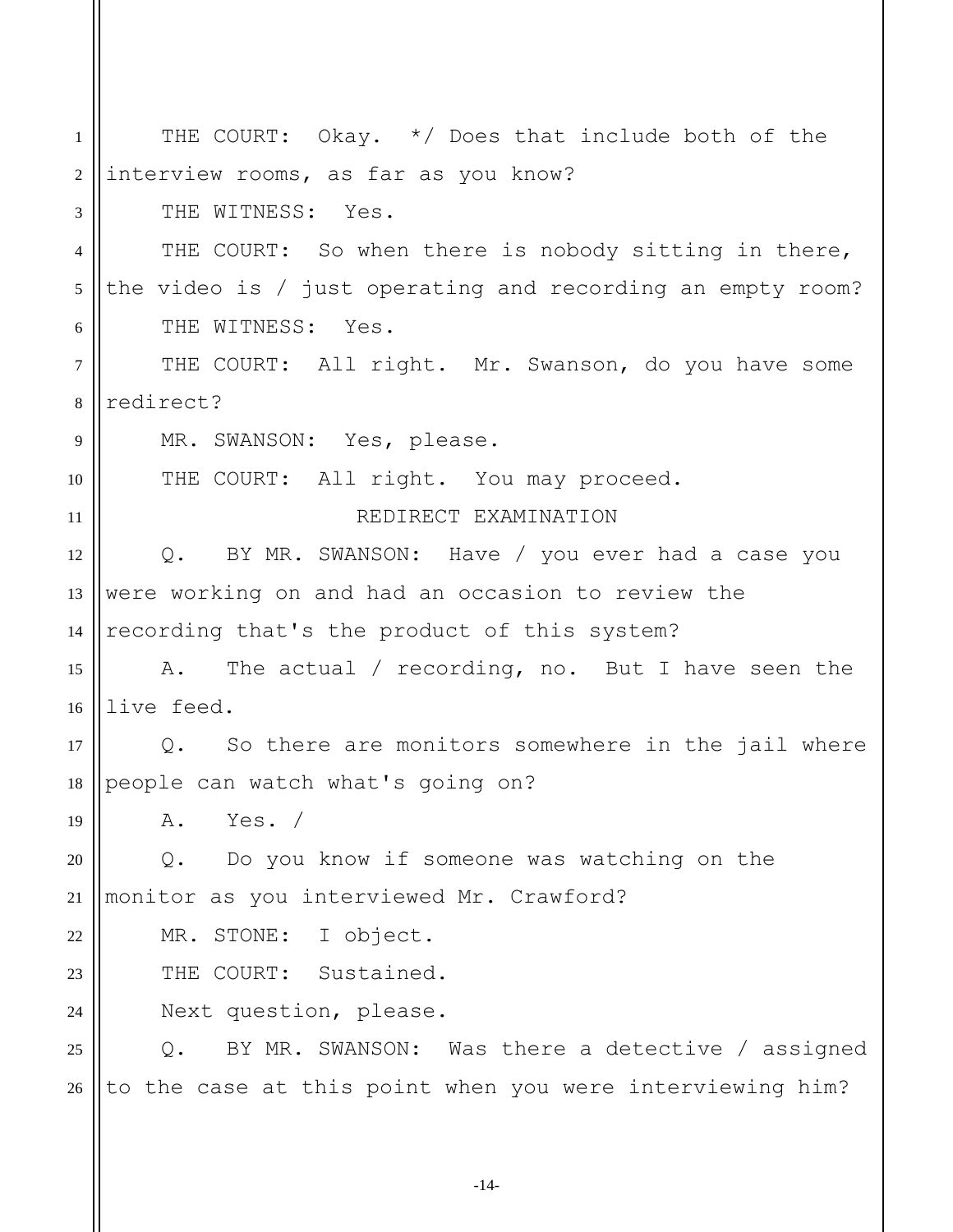1 2 A. There was not a detective assigned yet. The incident had just happened.

3 4 5 Q. And / you said that you aren't aware of the audio that is recorded on this video system that runs 24 hours a day; is that right? /

A. Yes.

6

7 8 9 10 Q. Last one I wanted to ask you about. We all heard the recording of your interview with the defendant. That was just played here \*/ in open court, and you heard that; is that correct?

11 12 A. I heard it today. I have also heard it prior to today.

13 14 15 Q. To clarify, that / recording is the product of a personal audio system you had that day; is that correct? A. Yes, it is.

16 17 Q. You started recording the conversation when / you turned your recorder on, correct?

A. That's correct.

19 20 Q. And then it stops recording because you shut it off when you are finished, correct?

21

18

A. That's correct. /

22 23 24 25 Q. And you did that as you stood up. So if I were watching that video, I would see you standing up and then -- well, you / have a microphone on the front of your vest. Is that your recorder?

26

A. This is my handset so I can communicate with

-15-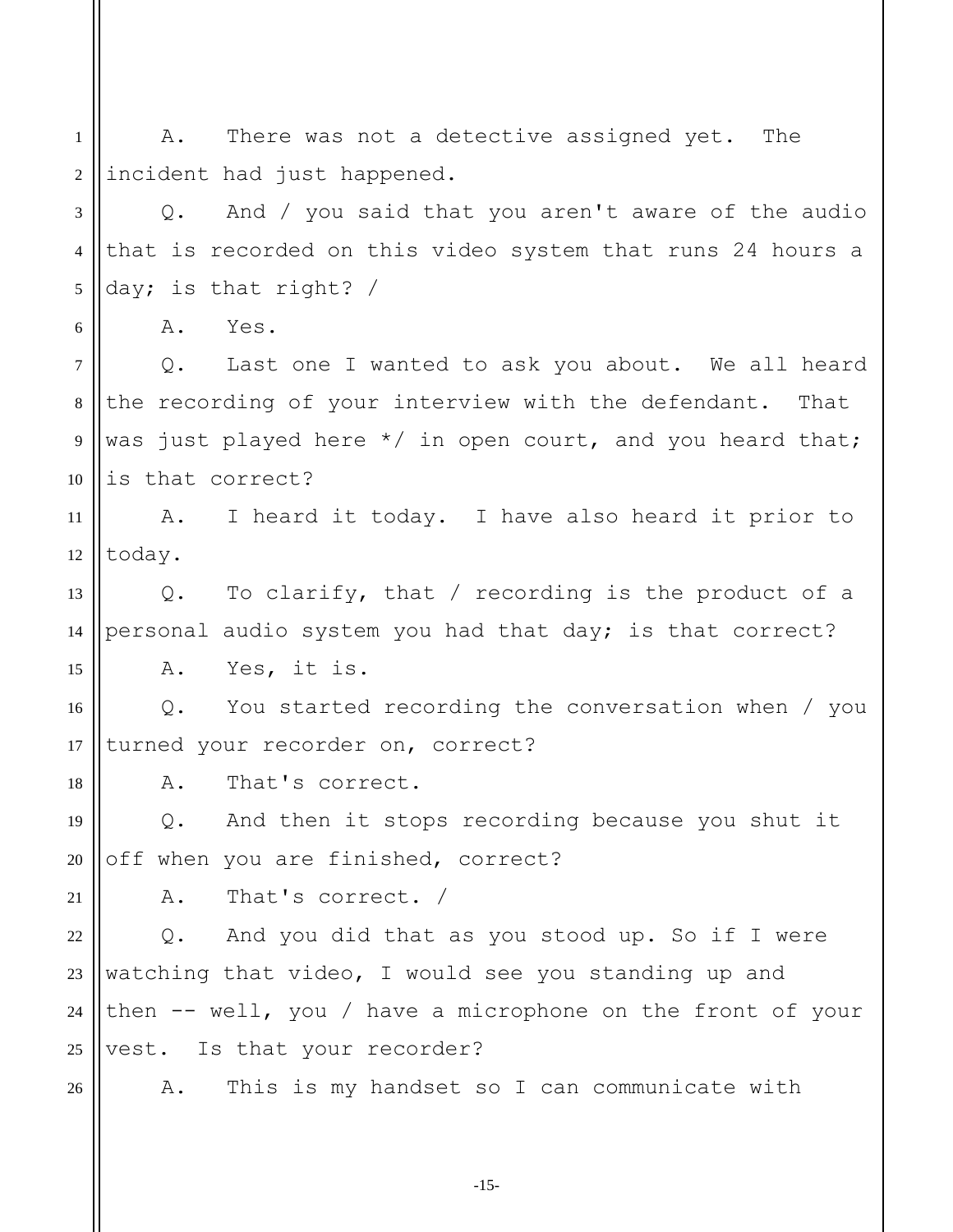1 2 3 4 5 6 7 8 9 10 11 12 13 14 15 16 17 18 19 dispatch. This is / the microphone for that, not my recorder. Q. Do you have your recorder on you today? A. I do not. Q. Where do you normally carry it? A. I / would carry it in my field bag. Q. How big is it? A. Maybe about this big. MR. STONE: Well, could we please have an estimate for the record? / THE COURT: You are indicating maybe six inches long and three inches wide? THE WITNESS: Yes, your Honor. Q. BY MR. SWANSON: Officer Wagner, would that be similar to an old cassette recorder? \*/ A. Similar. Q. You are maybe too young to know what that is, but there was a time when some officers would use those for interviews and / things like that. Are you familiar with

21

that?

20

22 23 A. I remember those very well, yes. My recording device is exactly like that, but it isn't tape / anymore. We all use digital recorders.

24 25 Q. Is that something that is given to you by your department?

26

A. I believe there are some units that are /

-16-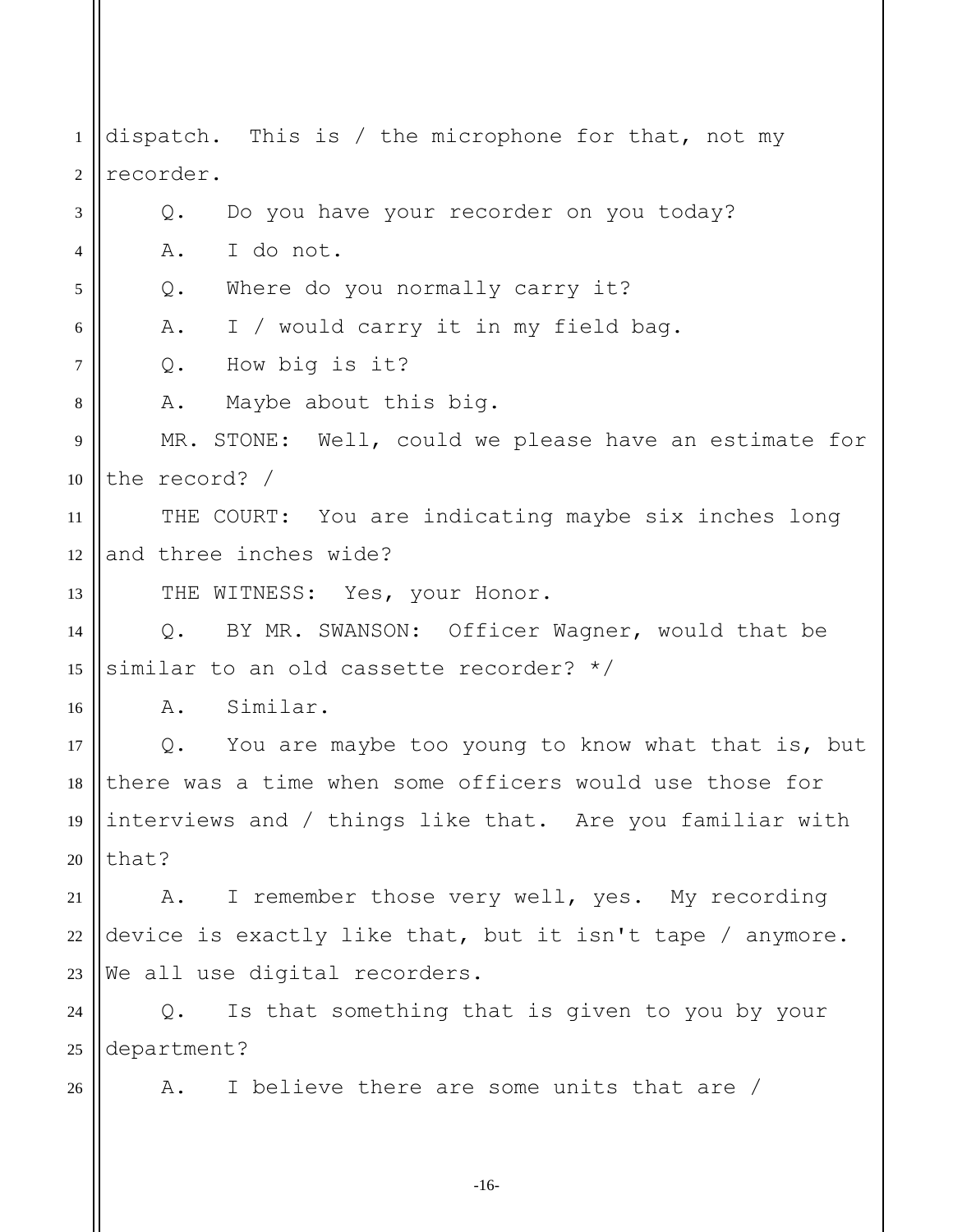1 2 3 4 5 6 7 8 9 10 11 12 13 14 15 16 17 18 19 20 21 22 23  $24$ 25 26 provided. I have always just used my own. Q. Is this something you personally have purchased for use in the field? A. Yes. I own the recorder / that I carry in the field. I know the department has some, but I don't know if they are standard issue or only on request. / Q. Do you need to notify any of your supervision when you are using personal equipment in the course of your job duties? A. I don't believe / so. I don't know of any requirement for that practice. Q. And do you upload any recording you make to a computer at the department? A. Yes, / I do. Q. Do you ever take the recordings home and work on them on your personal computer? A. No, I do not. MR. SWANSON: Thank you, your Honor. \*/ That's enough for me. THE COURT: Okay. Anything further, Mr. Swanson? MR. SWANSON: No further questions, your Honor. THE COURT: Mr. Stone, do you have any more questions? MR. STONE: Yes. Just a / couple, if I may. THE COURT: Proceed. RECROSS-EXAMINATION Q. BY MR. STONE: Do you normally carry your

-17-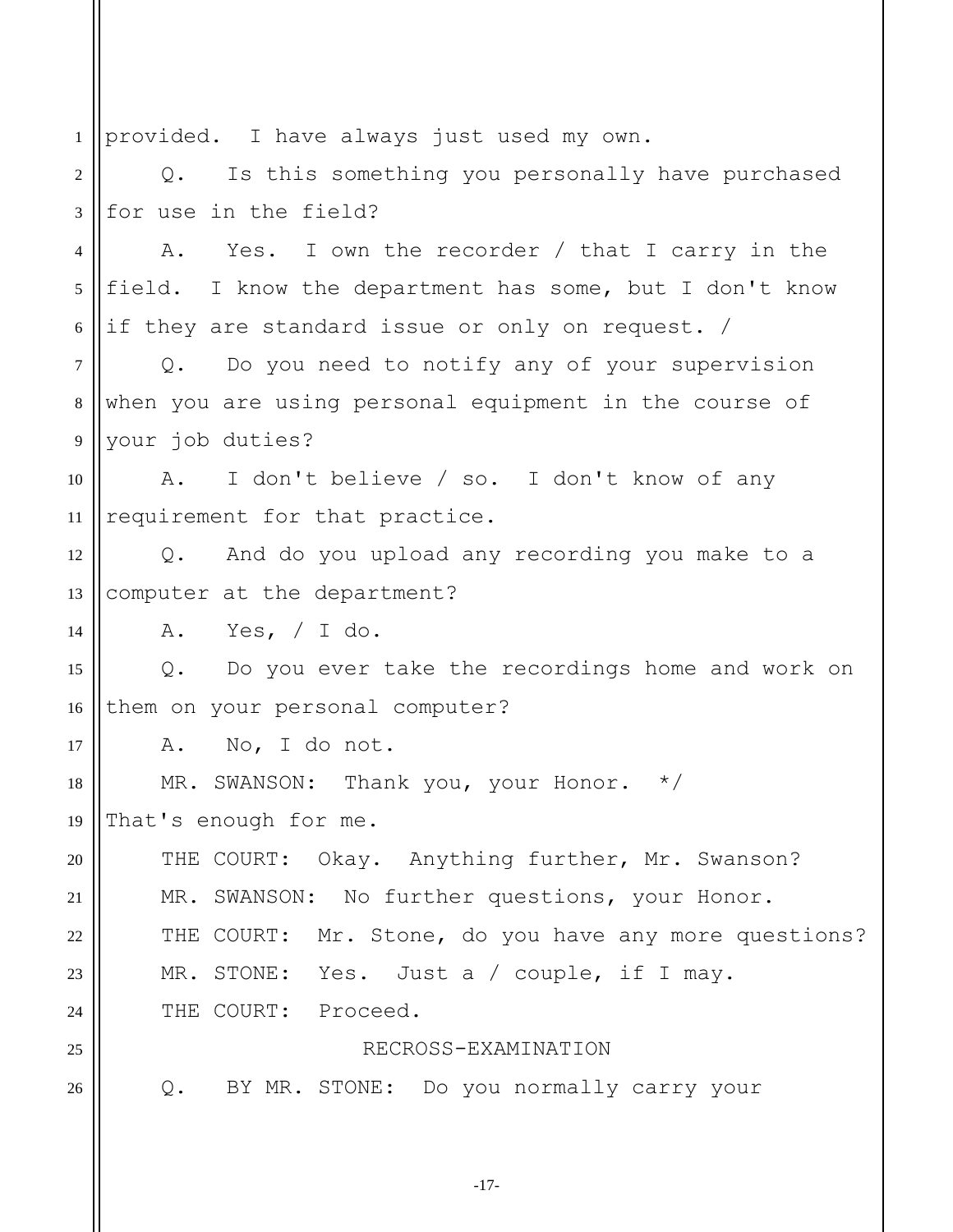1 2 3 4 5 6 7 8 9 10 11 12 13 14 15 16 17 18 19 20 21 22 23  $24$ 25 26 recorder on your person when you are in the field? A. I did at that time, / correct. Q. So you keep it in your pocket or something like that? A. Yes. Q. You reach in and turn it on if you want to engage / it? A. I only use that during actual interviews. Usually we are at the jail or the police station. Q. Okay. So when you walked into the / interview room with Mr. Crawford that afternoon, you had retrieved your personal recorder and brought it in there with you because you decided you were / going to record the conversation? A. Yes. Q. Was it visible to him? Did you pull it out and display it on the table, or where was / it? MR. SWANSON: Objection. Compound. THE COURT: Overruled. You may answer that. THE WITNESS: It was on the table. Q. BY MR. STONE: So someone you were interviewing, like Mr. Crawford, would have been able / to see it? A. Yes. Q. And then you stood up at the conclusion, and you reached down and immediately picked it up, and you pressed

-18-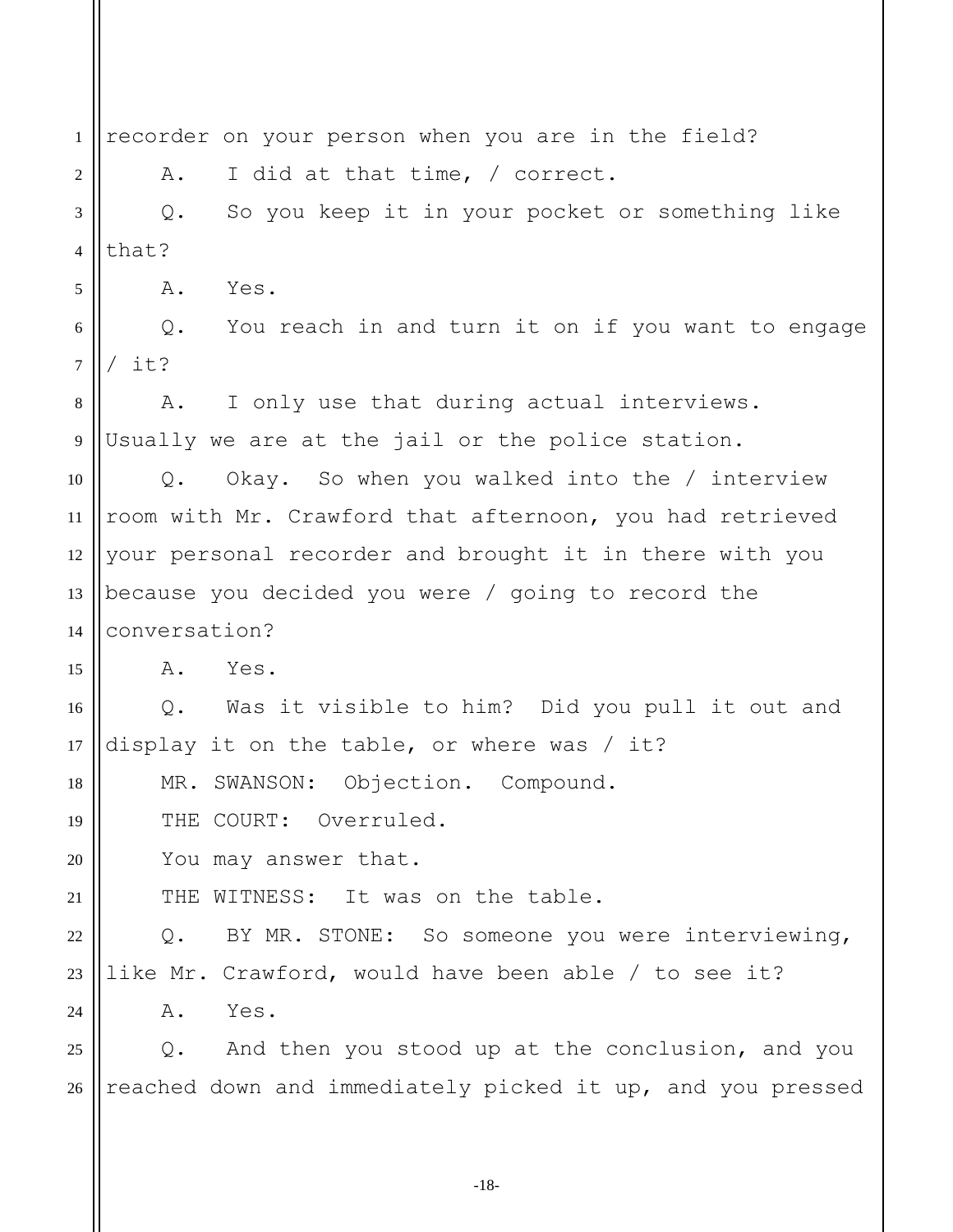1 the \*/ button to stop recording?

A. Correct.

3

2

15

Q. What happened then?

4 5 A. I stood him up, and we walked out. Crawford was then placed into the cell by the / deputy jailer.

6 7 8 Q. Do you have an estimate how much longer you remained in the interview room after you turned the recorder off?

9 10 11 A. Approximately two to / three seconds. Just however long it took him to stand up and walk out of the room.

12 13 14 Q. So you are standing up. You are reaching / over to get him up and return him back to the jailer to put back into the holding cell?

A. Correct.

16 17 18 Q. Officer Wagner, did you indicate / that your system syncs with your vehicle for recording things in your unit?

19 A. No.

20 21 22 Q. That's a different one altogether; is that right? A. Yes. The video / and audio that's recorded from my patrol car is completely different.

23 24 25 26 Q. And as it relates to the video that you had testified to that shows / all the rooms at the Garden Grove Police Department, do you know how long all those videos are held by the department?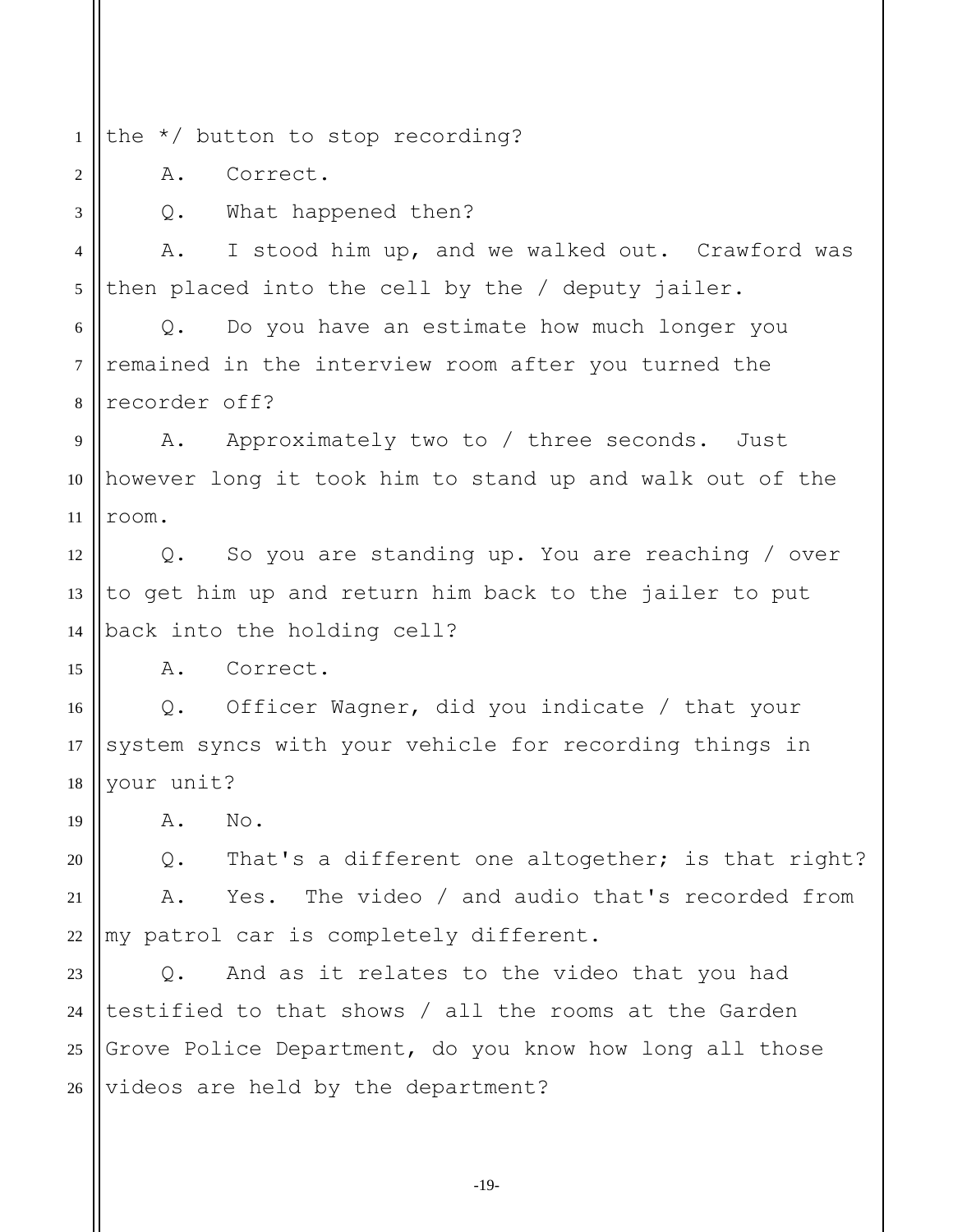1 2 3 4 5 6 7 8 9 10 11 12 13 14 15 16 17 18 19 20 21 22 23 24 25 26 A. I do not. / Q. In this case here as it relates to your interview with Mr. Crawford on that day, did you make an effort to see if there \*/ was any video saved from your first interview with Mr. Crawford? A. In regards to the system at the jail? Q. Yes. A. No. Q. Do you know if / any of your colleagues who were involved with this case checked to see if that recording of your interview with Mr. Crawford was preserved? A. No. / MR. STONE: No further questions. THE COURT: Mr. Swanson, anything else? MR. SWANSON: No. THE COURT: May we let the witness go back to work but still be on call for the trial? / MR. SWANSON: That's fine. THE COURT: Is that agreeable, Mr. Swanson? MR. SWANSON: Yes. THE COURT: Mr. Stone, is that agreeable? MR. STONE: It is. THE COURT: Thanks for joining us. You are now physically excused, but / I suspect we will see you again next week. THE WITNESS: Yes, your Honor. Sounds good.

-20-